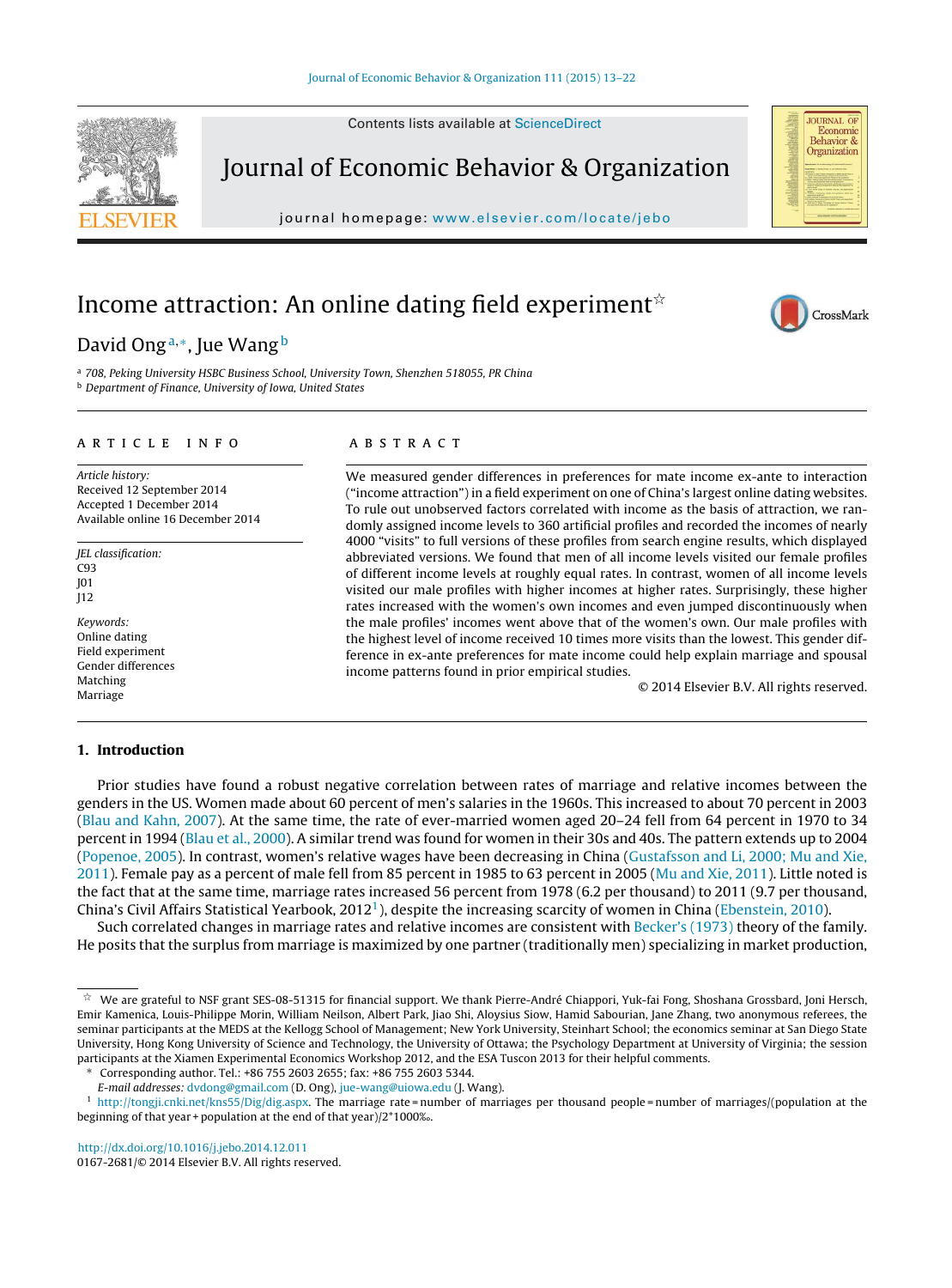while the other specialized in home production. In his theory, better labor market opportunities for women lower their gains from marriage and raise their opportunity costs – the opposite for men. However, due to institutional change and endogeneity issues, not to mention a myriad of unobserved factors which may influence a match, identification of the cause of the correlation between spousal incomes and marriage patterns has remained controversial. See for example, [Schwartz](#page-9-0) [\(2010\),](#page-9-0) for a review of the vast literature.

More recently, researchers have attempted to demonstrate an "identity preference" [\(Akerlof](#page-8-0) [and](#page-8-0) [Kranton,](#page-8-0) [2000\)](#page-8-0) basis for the pattern of correlation between rates of marriage and spousal incomes. In this theory, people have an inherent cost for deviating from what social norms might dictate should be their roles, for example, that men provide the main financial support for their families. To test this, [Fisman](#page-9-0) et [al.](#page-9-0) [\(2006\)](#page-9-0) conducted a speed dating study in which couples spoke for 4min, then rated each other and indicated whether they wanted further contact. They found that the men's decisions to share contactinformation with the women were increasing on the women's intelligence (from theirs and the women's self-reports and SAT scores) and ambition (from theirs and the women's self-reports), until they reached their own level. In contrast, women's ratings were always increasing on the men's intelligence and ambition.

Supporting the evidence for identity preferences contributing to marriage and spousal income patterns, [Bertrand](#page-9-0) et [al.](#page-9-0) [\(2013\)](#page-9-0) found with US data that marriages were less likely to form between a man and a woman who has higher potential earnings than he does. Indeed, they found a discontinuous drop in marriage rates as the wife's income approaches that of the husband's, as if couples were trying to avoid the situation where the husband was not the breadwinner. They also found lower reported happiness, greater strife, and greater likelihood of divorce for couples where the wife earned more. They argue that a substantial portion of the decrease in the rate of marriage in the US since 1970 can be explained by this aversion in the context of rising female wages. Their analysis makes a strong case for couples' preferences driving results. However, they refrain from attempting to identify the source or the relative strength of the preference within the couples.

Prior studies with marriage and speed dating data are of outcomes, ex-post to interactions. Preferences would be very difficult to identify, even in the case of 4 min dates. Beyond the usual problem of ruling out other fixed characteristics like height, health, and beauty in the study ofthe effect of income on mate preferences, face-to-face interactions may also involve variable characteristics or "chemistry" that only show themselves with certain people in certain contexts. For example, if a woman always prefers men who are more intelligent and ambitious, one would expect that she would be more delighted (i.e., more "turned on") in the company of men with more of those qualities. Her pupils may dilate ([Tombs](#page-9-0) [and](#page-9-0) [Silverman,](#page-9-0) [2004\).](#page-9-0) Her voice may soften or increase in pitch [\(Fraccaro](#page-9-0) et [al.,](#page-9-0) [2011\).](#page-9-0) That may increase her attractiveness [\(Feinberg](#page-9-0) et [al.,](#page-9-0) [2008\).](#page-9-0) Her hormonal reactions [\(López](#page-9-0) et [al.,](#page-9-0) [2009\)](#page-9-0) may build upon his [\(Roney](#page-9-0) et [al.,](#page-9-0) [2007;](#page-9-0) [van](#page-9-0) [der](#page-9-0) [Meij](#page-9-0) et [al.,](#page-9-0) [2010\)](#page-9-0) and vice versa, and the feedback may lead to other changes to the quality of their meeting, which are palpable to them, but not necessarily measurable yet to social scientists. (See [van](#page-9-0) [Anders](#page-9-0) [and](#page-9-0) [Gray](#page-9-0) [\(2007\)](#page-9-0) for an academic and [Young](#page-9-0) [and](#page-9-0) [Alexander](#page-9-0) [\(2012\)](#page-9-0) for a popular survey of this nascent literature.) In other words, women's preferences could then become the basis of men's choices, which would create both a simultaneity and an omitted variable problem in the identification of men's preferences from men's choices.

Endogeneity is even more of a problem for the identification of preferences using marriage data. Less ambitious women or women who anticipate a drop in labor market participation may invest more in being "charming" to men than in earning higher incomes themselves. Contrariwise, women on higher income paths can afford to be more blasé while dating and less obliging when married, especially if they make more than their husbands. Their incomes could make their marriages less likely and less stable.

We extend this literature by identifying gender differences in preferences for mate income ex-ante to any interactions in a field experiment on one of China's largest online dating websites. We randomly assigned income and other attributes to artificial profiles and counted "visits<sup>2</sup>" to those profiles from search engine results to measure income based attraction.

Visits are a credible measure of mate preferences, since they are necessary for any interactions. Though visits without other active follow-up, e.g., an email, need not involve the threat of rejection, since ex-ante preferences do not imply ex-post preferences, and therefore, an offer to be rejected – they are notfree. They involve time and therefore opportunity costs. Thus, we expect people to make calculated tradeoffs between profiles to visit. Because visits are ex-ante to any interactions, they can only be based upon the information we reveal in the search engine results. Random assignment on these observables can then rule out unobserved factors confounded with income as causes. Simultaneity and omitted variable cease to be issues in our design.

We found that men of all income levels visited our female profiles of all income levels about equally. In contrast, we found that women of all income levels visited our higher income male profiles more. This is consistent with Becker's theory and many prior results. Surprisingly, however, the rate of women's visits to higher income male profiles were increasing on their own incomes, even jumping as the profiles' income approached their own. Thus, not only do women prefer higher income men, they specifically prefer men who have higher incomes than themselves. The combined effect resulted in men with the highest levels of income getting 10 times more visits than men with the lowest.

This gender difference in the preference for mate income could provide a preference basis for a number of outcomes reported in the empirical literature on marriage. Since these possible implications are motivations rather than results, we

<sup>&</sup>lt;sup>2</sup> [Hitsch](#page-9-0) et [al.](#page-9-0) [\(2010b\)](#page-9-0) use "browse" for what we call visits.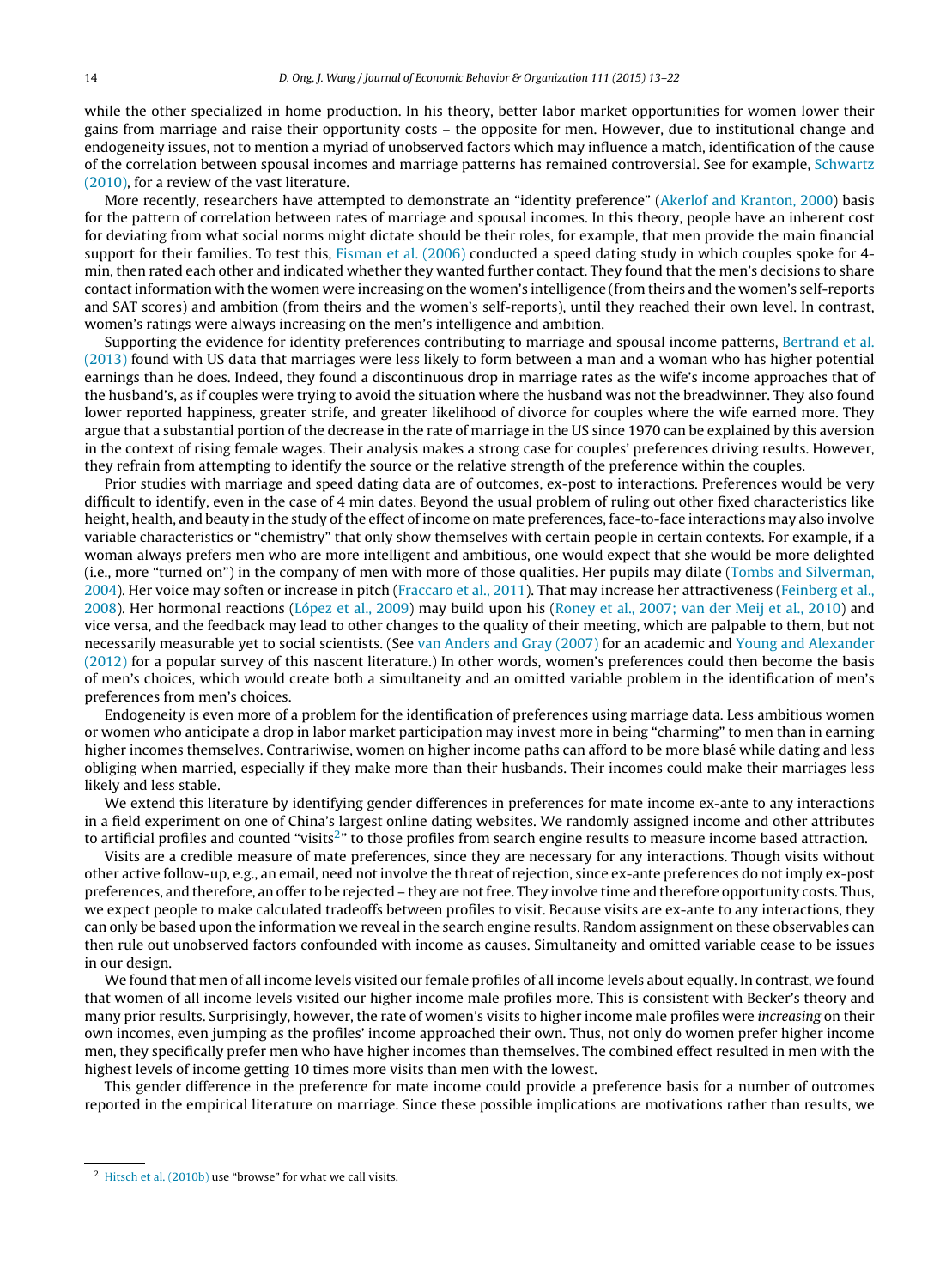reserve them for the end ofthe paper. Our field experimentis in the tradition of numerous labor market audit studies of racial and gender discrimination using artificial resumes beginning in the economics literature with [Bertrand](#page-9-0) [and](#page-9-0) [Mullainathan](#page-9-0) [\(2004\).](#page-9-0) To our knowledge, this is the first audit study of gender differences in preferences for mate income.

#### 2. Experimental design

We constructed baseline profiles from 360 (180 per gender) nicknames, pictures, and free-text statements we collected from inactive real profiles from another website.<sup>3</sup> We assigned the men in these baseline profiles the age of 27 and a height of 175 cm (5 ft 9 in), 4 cm (1.5 in) higher than the national average, $^4$  to make them more attractive. We assigned the women in our profiles the age of 25 with a height of 163 cm (5 ft 4 in), again 4 cm above the national average. All birthdays were randomly assigned to within 8 days of each other and shared the same zodiac sign. To possibly enhance the attractiveness of our profiles to potential visitors of all education levels, we made both genders college educated since that was the most intermediate level of education among the six listed on the website, which ranged from high school to Ph.D. We also made them single with no children. They both would prefer to "buy a house after marriage", i.e., did not currently own a home. We made block random assignments (where we fixed the proportions of the randomization) of nicknames, pictures, statements, $5$  cities $6$ (Beijing, Shanghai, Chengdu, Harbin, and Shenzhen), and six incomes: 2001–3000, 3001–5000, 5001–8000, 8001–10000, 10001–20000, 20001–50000 CNY. At the time of the experiment, 1 USD was about 6 CNY.

Users could see our profiles' picture, nicknames, age, city, marital status, height, income, and the first few lines of a freetext statement in their default search results, and they could click a link and visit the full profile. We could see our visitors' full profiles by clicking their links in the history of visitors, which makes a permanent record of visits without distinguishing among the visits. The website offers a number of ways to rank the profiles of other users in its search engine, including: registration time, login time, age, number of photos, "credibility"<sup>7</sup> of the profile, and income. The website also highlights randomly chosen (so far as we can tell) new profiles. Since all of our profiles had statistically identical characteristics, there should have been no systematic effects from the use of different ranking criteria, although being featured may increase the variance of visits among our profiles. We omit details about registration that are standard to social network websites or not relevant to our hypothesese.

We created 30 profiles (of the same gender) the day before to allow the website time to register them. Each day had 5 profiles from each of the 6 income levels. We logged in these 30 profiles in a random order, with 5 min between each, to leave at least one page between each of our profiles, for 6 days during the time period of March 16 to April 1, 2013 for men, and 6 days during the time period of May 6 to May 15, 2013 for women. Each account was open for only 24 h.

#### 3. Data results

The graphs of visits by men to female profiles are summarized in [Fig.](#page-3-0) 1 below. The horizontal axis shows the incomes of our female profiles. The vertical axis shows average daily visits. We separated the visits by men to our female profiles by the men's incomes. The number in brackets in the legend is the average number of visits per day: total number of visits for an income level, e.g.,  $\leq$  5 (in 1000 CNY) was 1296 divided by 6 days, which is equal to 216. We counted every fifth of the 9981visits by men to our female profiles. We counted all 1820 visits by women to our male profiles. $8$  The fivefold greater

<sup>4</sup> National Physique Monitoring Bulletin, [http://www.gov.cn/test/2012-04/19/content](http://www.gov.cn/test/2012-04/19/content_2117320.htm) 2117320.htm.

<sup>&</sup>lt;sup>3</sup> To minimize any possible imposition, we used only profiles which this other website was about to automatically hide due to user inactivity.

We are not aware of legal restrictions on the use of user created content uploaded to social media websites in China. We assumed that such restrictions, if they exist, were weaker than the US. Consistent with a lack of legal restriction, Facebook explicitly states that users relinquish their copyright of self-made content to Facebook for the time of their posting. We infer that this content becomes public domain since Facebook then distributes this content freely to other users.

The Chinese website in which we did the field experiment has a similar statement to Facebook, though the website from which we borrowed materials to construct the profiles has no such statement. We assumed that their policy is no more restrictive than Facebook's.

<sup>5</sup> We were prepared to carefully eliminate any possible inconsistencies between statements and other parts of the reconstructed profiles, though we did not find any.

 $6\,$  We collected profiles from all across China and randomly assigned these to five different cities. This, combined with the fact that we posted our artificial profiles on an alternate dating website, and then, only for 24 h, should minimize the risk of that the pictures of the people we borrowed might be recognized with different birthdays, nicknames or other characteristics by their friends or colleagues.

 $^7$  The credibility of the profile is indicated by a positive score. There are many ways to increase this score: phone verification of the registered phone number earns 2 points, the use of the Chinese national ID to register earns 4 points, each uploaded photo earns 1 point, email verification earns 1 point up to 2 points, video verification earns 2 points, a paid membership earns 10 points, etc. Users without a paid membership can browse profiles, while users with a paid membership can, among other things, send first-contact emails to each other. All our profiles just have phone verification and one photo. Thus, our credibility score was 3. But, that would not affect visits, because the score does not appear in search results. To affect visits, users would have to search specifically for low credibility profiles.

<sup>8</sup> This website does not allow users to report a same-sex preference, though users can view anyone else's profile. A number of visitors did not include pictures with their profiles. We can infer the gender of visitors to our male profiles from a feature that was enabled at that time. We recorded no same-sex visits for them. However, this feature was turned off by the website later, when we did the female profile treatments. We presume but cannot rule out same-sex visits from women. Homosexual visitors to our profiles seem unlikely due to the combination of the stigma of homosexual relationships, the low awareness of them among the general population, plus the availability in China of smart phone apps like Jack'd which are exclusively dedicated to homosexual dating.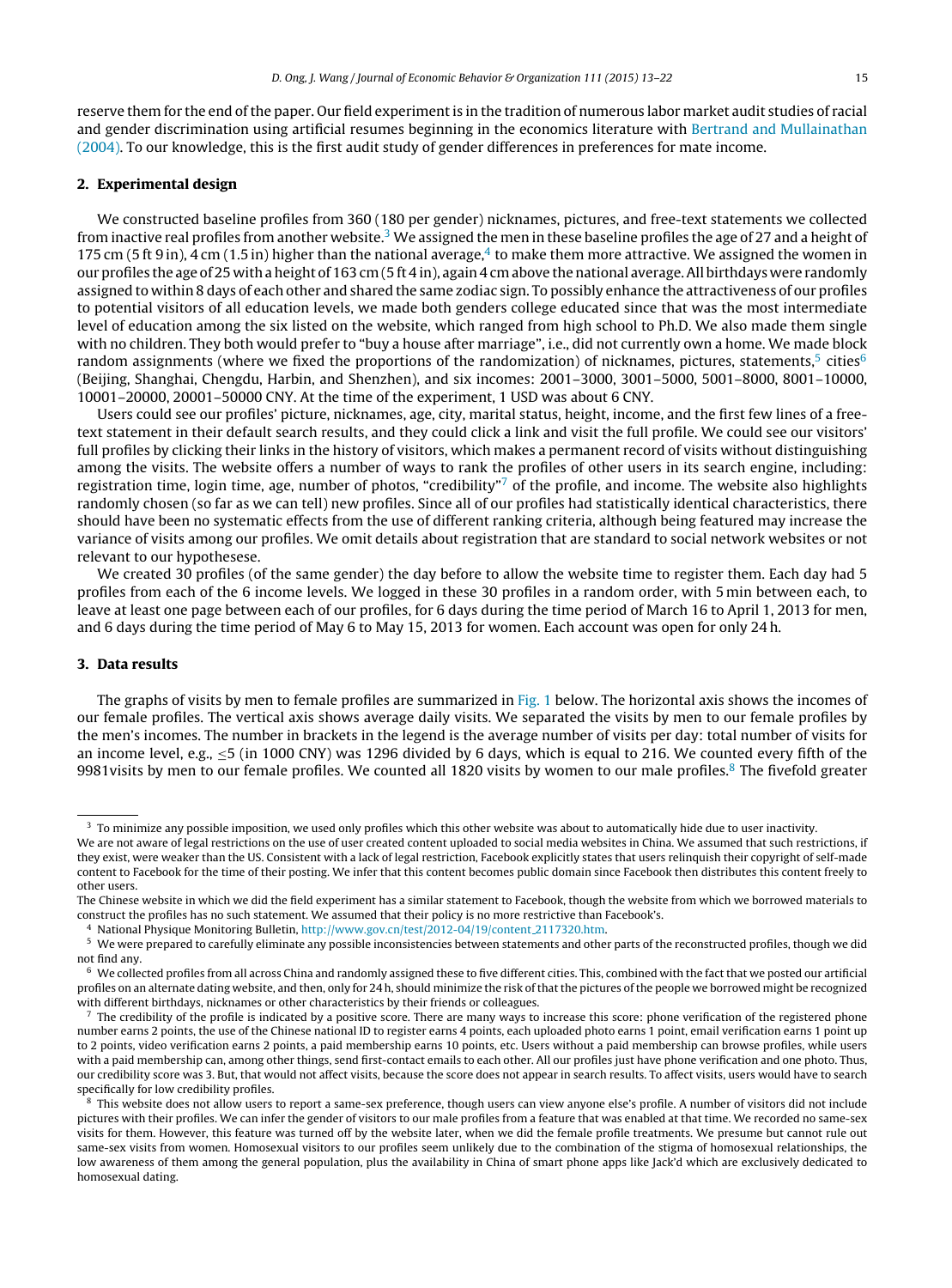<span id="page-3-0"></span>

Fig. 1. Average daily male visits per income (in 1000 CNY) level vs. income of female profiles. Notes: Numbers in brackets are the totals of the averages of daily visits per income level of visitor.



Fig. 2. Percent of male visits per income level vs. income of female profiles. Notes: Numbers in brackets are total visits per income level of visitor.

number of visits by men could have been due to each man possibly clicking more profiles. The men who visited our female profiles tend to also belong to a larger range of ages than the women who visited our male profiles. All of these possibilities could stem from the shortage of women in China.

The median income of 22 year old males and females and 25 year old females on this website was 2–3 (1000 CNY) per month. The median income of 25 year old males and 27 and 30 year old males and females was 3–5 (1000 CNY) per month. See Appendix B for the distributions of incomes by age groups and genders. As the graphs show, the visits of low income men dwarf that of other income levels. Although not every visit is necessarily from a unique visitor, random assignment of characteristics ensures that we would not get a significant effect from our income treatments due to the idiosyncratic characteristics of individual visitors. Fig. A5 in Appendix A has a more detailed breakdown by income of the male visits in Fig. 1.

We next normalize the graphs by dividing each average daily visit by all of the visits at each of the income levels of the visitors so that we might see the probability of visits from each income level of the visitors for each income level of the visited. For example, Fig. 1 shows that men whose income was below 5000 CNY made on average 39 visits to women with incomes between 2001 and 3000 CNY. This becomes  $(39 \times 6)/1296 = 18$  percent in Fig. 2. These lines appear flat except for males whose incomes are below 5000 CNY, which show an increasing trend from 2001–3000 CNY to 3001–5000 CNY, then a decreasing trend to 10001–20000 CNY and then slightly increasing. We checked with linear and linear with quadratic terms regressions for low ( $\leq$ 5000 CNY) and medium income (5001–10000 CNY) male's visits as benchmarks for Fig. 1, and for low (≤1000 CNY) and medium income (5001–8000 CNY) as benchmarks for Fig. A5, which has a more detailed breakdown by income. None of the slopes are significantly different from zero. Fig. A5 also shows that what appears to be a nonlinear trend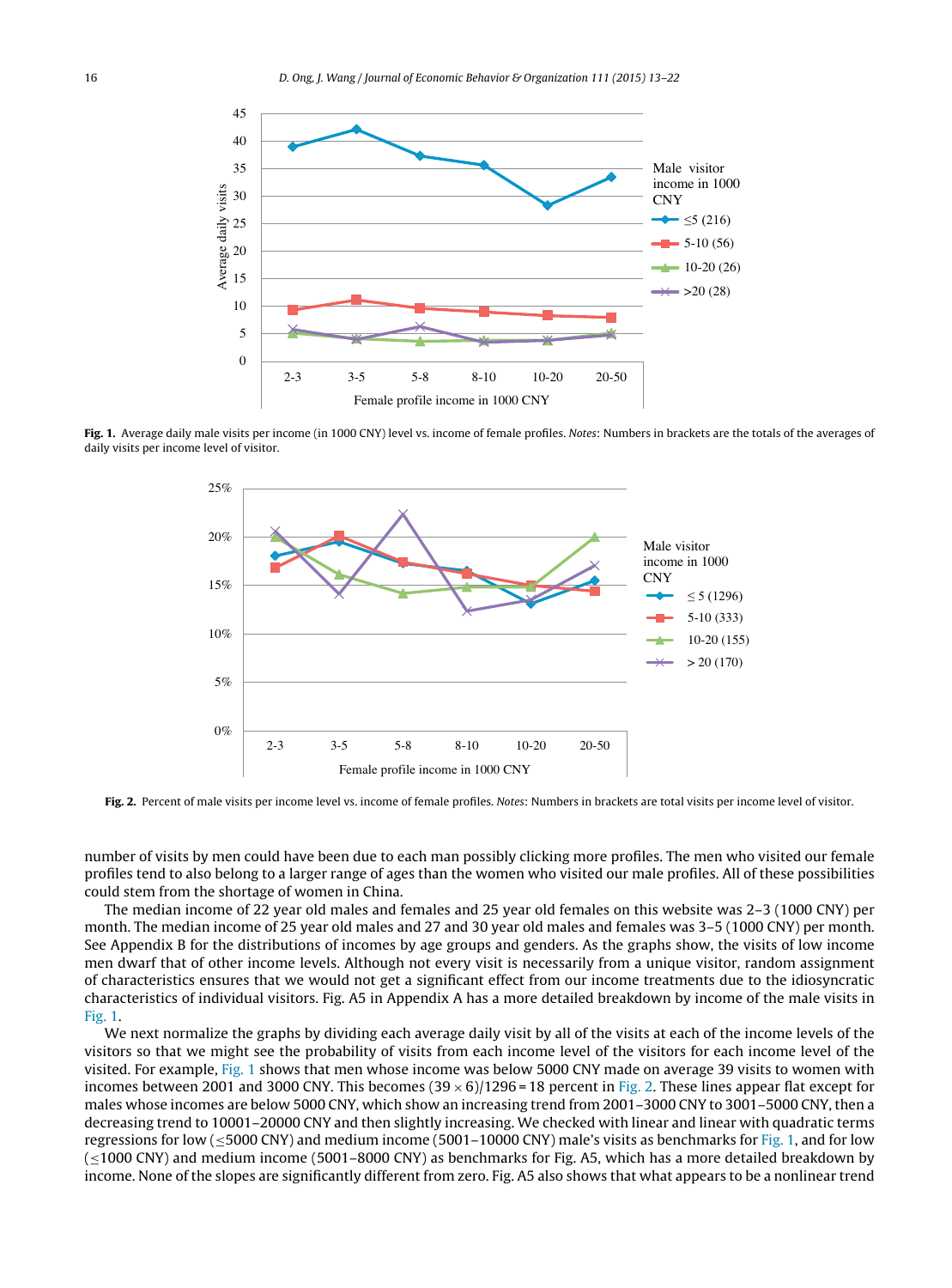<span id="page-4-0"></span>

Fig. 3. Average daily female visits per income level vs. income of male profiles. Notes: Numbers in brackets are the totals of the averages of daily visits per income level of visitor.



Fig. 4. Percent of female visits per income level vs. income of male profiles. Notes: Numbers in brackets are total visits per income level of visitor.

in the  $\leq$ 5 (1000 CNY) income level in [Fig.](#page-3-0) 1 is actually the average of two opposing trends in visits for the 2–3 and the 3–5 (1000 CNY) income levels.

In contrast, Fig. 3 shows a strong increasing trend for visits by women to male profiles with higher incomes. The average daily visits to male profiles with the highest income levels  $(70+26+7=103)$  was about 10 times higher than that of the lowest income male profiles (about 10). Fig. A6 in Appendix A has a more detailed breakdown by income than Fig. 3. The only discernable change in behavior these details reveal is among women with incomes of 2–3 (1000 CNY), the slope of whose visits fluctuated above trend at the male profiles' income level of 5–8 (1000 CNY).

The pattern in Fig. 3 is even more striking in the normalized graph in Fig. 4, where all of the lines share the same percent scale. It is then evident both from the decreasing intercepts and the rotation of the slopes that women of all income levels visited men with higher incomes at higher rates. The graph indicates that these higher rates increased with the women's own reported incomes. We found an almost identical pattern when we conditioned on the women's education. We fully control for education in the regression results in [Table](#page-5-0) 1 below.

There is also some evidence that these visits increased as the men's incomes exceeded that of the women's own, indicating that women have reference dependent preferences for mate income. For the women who reported less than 5000 CNY, there is a slight kink at  $3-5$  (1000 CNY). For women who reported incomes of  $5-10$  (1000 CNY), the same kink is at  $8-10$  (1000 CNY). For women who reported incomes of  $10-20$  (1000 CNY), that kink is at  $10-20$  (1000 CNY). We formally test for discontinuous jumps in regressions  $(3)$  and  $(4)$  in the [Table](#page-5-0) 1 below.

We now test formally for a rotation. First, we explain our data. Each of our 180 male profiles is at one of the six income levels 2–3, 3–5, 5–8, 8–10, 20–50 (1000 CNY) and can have female visits from 3 aggregate income levels: ≤5, 5–10, and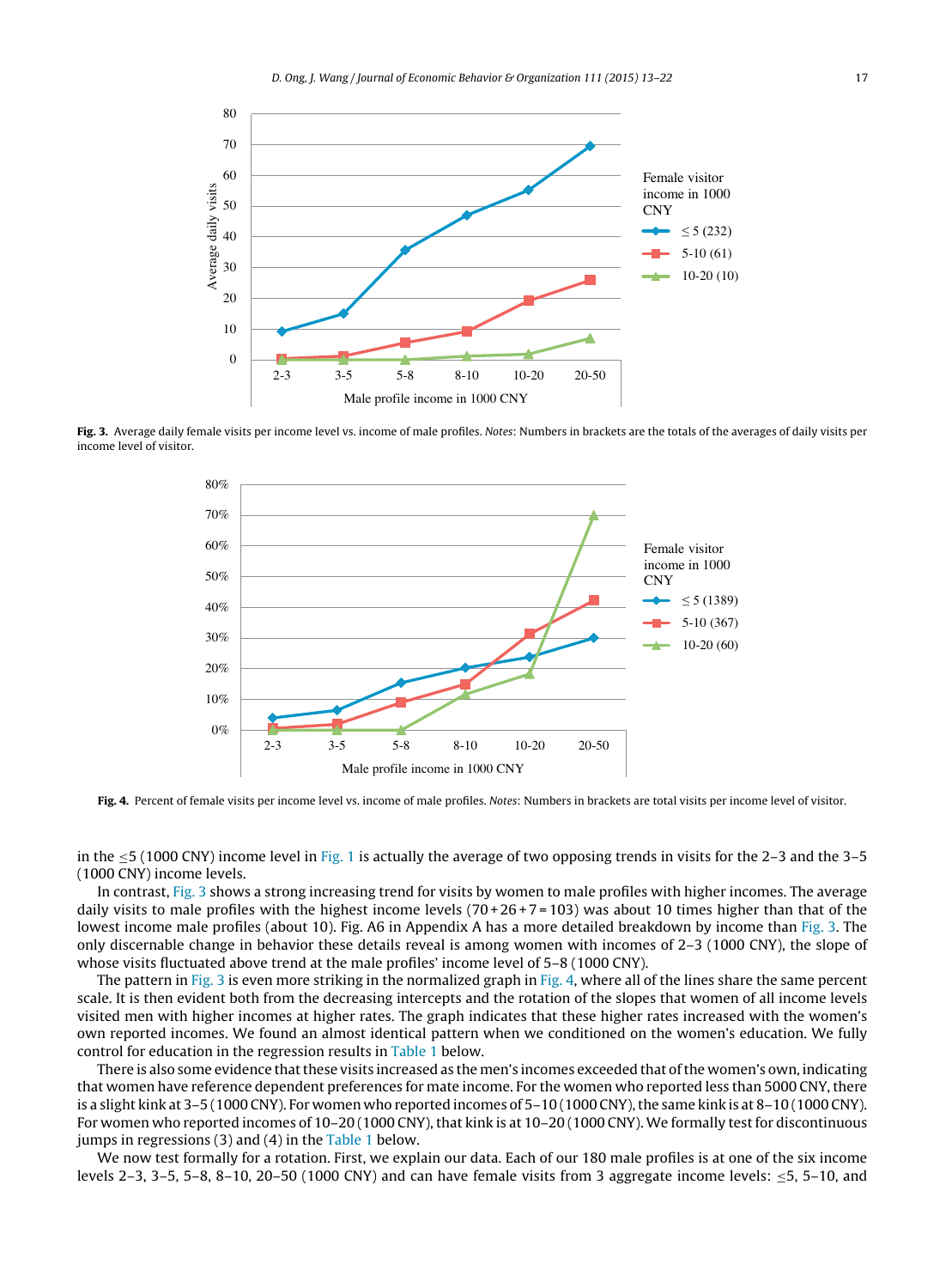#### <span id="page-5-0"></span>Table 1

Regression of percent of female visits on male income.

|                                                                                   | Percent of visits per profile |                       |             |                       |
|-----------------------------------------------------------------------------------|-------------------------------|-----------------------|-------------|-----------------------|
|                                                                                   | (1)                           | (2)                   | (3)         | (4)                   |
| Female visitors' incomes $\leq$ 5 dummy                                           | $0.232*$                      | $0.039*$              | 0.163       | 0.027                 |
|                                                                                   | (0.134)                       | (0.021)               | (0.138)     | (0.022)               |
| Female visitors' incomes = 10-20 dummy                                            | $-0.372***$                   | $-0.062***$           | $-0.283**$  | $-0.047**$            |
|                                                                                   | (0.134)                       | (0.021)               | (0.141)     | (0.022)               |
| Male profiles' incomes                                                            | $0.043***$                    | 0.002                 | 0.016       | $-0.002$              |
|                                                                                   | (0.006)                       | (0.001)               | (0.015)     | (0.003)               |
| (Male profiles' incomes) $\times$ (Female visitors' incomes $\lt$ 5 dummy)        | $-0.019$ <sup>**</sup>        | $-0.003**$            | $-0.017$ ** | $-0.003**$            |
|                                                                                   | (0.008)                       | (0.001)               | (0.008)     | (0.001)               |
| (Male profiles' income) $\times$ (Female visitors' incomes = 10–20 dummy)         | $0.031***$                    | $0.005***$            | $0.032***$  | $0.005***$            |
|                                                                                   | (0.008)                       | (0.001)               | (0.008)     | (0.001)               |
| Dummy for female visitors' education                                              |                               | $-0.009$ <sup>*</sup> |             | $-0.009$ <sup>*</sup> |
|                                                                                   |                               | (0.005)               |             | (0.005)               |
| (Dummy for female visitors' education) $\times$ (Male profiles' incomes)          |                               | $0.001***$            |             | $0.001***$            |
|                                                                                   |                               | (0.000)               |             | (0.000)               |
| (Dummy for jump at female visitors' own income) $\times$ (Male profiles' incomes) |                               |                       | $0.024*$    | $0.004**$             |
|                                                                                   |                               |                       | (0.012)     | (0.002)               |
| Constant                                                                          | 0.036                         | 0.037                 | 0.124       | $0.052$ **            |
|                                                                                   | (0.095)                       | (0.023)               | (0.105)     | (0.024)               |
| Observations                                                                      | 540                           | 3240                  | 540         | 3240                  |
| $R^2$                                                                             | 0.3069                        | 0.0848                | 0.3119      | 0.0860                |
| F-test p-value                                                                    | $47.29***$                    | $42.77***$            | $40.26***$  | 38.02***              |

Notes: Standard errors in parentheses \*p < 0.1, \*\*p < 0.05, \*\*\*p < 0.01. Model (1) shows the coefficients of the percent of female visits using the baseline income 5–10 (1000 CNY). Thus, the 0.036 constant term with 0.043 coefficient for male profiles' income denotes that  $[0.036\% + 0.043\% \times ((2+3)/2)]$  of our 367 visits from females with incomes between 5 and 10 (1000 CNY) incomes visited one of our 30 male profiles with 2–3 (1000 CNY) income, and that the percent of visits increased 0.043 percent for every 1000 CNY increase in income. Model (2) includes the female visitors' education and interaction with the profile's income. Model (3) includes a test for a discontinuous change in percent of visits when the male profiles' incomes exceed that of the female visitors'. Model (4) includes both the test of the effect of education and for a possibly discontinuous change.

10–20 (1000 CNY). Thus, a data point among our  $180 \times 3 = 540$  data points is quadruple (number of female visits at each of 3 income levels:  $\leq$ 5, 5–10, 10–20 (all in 1000 CNY); a male profile at an income level).

Note that 540 is not the same number as our count of visits for either gender. A visit is to a particular profile among our 180 male profiles, each of which has 1 of 6 income levels. The visitor herself is from 1 of 9 income levels, which we have aggregated into 3 levels for the main part of the analysis. 540 is perhaps better thought of as potential states which could be realized by a visit.

We then normalized the number of visits to a profile at each income level of the visitors by dividing by the total number of visits at that income level, for all of our male profiles that had women visitors at that income level. More formally, the percent of visits to profile  $i = 1, 2, \ldots, 30$  at income levels  $w = 2.5$  (for incomes  $\leq 5$ ), 4 (for incomes 3–5), 6.5 (for incomes 5–8), 9 (for incomes 8–10), 15 (for incomes 10–20), 35 (for incomes 20–50) from visitors of income levels  $w' = 1$  (for incomes  $\le 5$ ), 2 (for incomes 5–10), 3 (for incomes 10–20) all in 1000 CNY. Visitor income level numbers 1, 2, 3 are only for reference. These income levels will enter only as dummy variables in the regressions.

$$
\text{percent of } \text{visits}_{i,w}^{w'} = \frac{N_{i,w}^{w'}}{\sum_{w \in \{2.5, \dots, 35\}} \sum_{i=1}^{30} N_{i,w}^{w'}}
$$

Table 1 shows the results of the regression of the percent of female visits at the three income levels in the graph as a function of the incomes of male profiles.

$$
\begin{aligned}\n\text{percent of } \text{visits}_{i,w}^{w'} &= \alpha_1 + \alpha_2 \cdot (w' = 1 \ \text{dummy}) + \alpha_3 \cdot (w' = 3 \ \text{dummy}) \\
&+ \beta_1 \cdot w_i + \beta_2 \cdot (w' = 1 \ \text{dummy}) \cdot w_i + \beta_3 \cdot (w' = 3 \ \text{dummy}) \cdot w_i + \varepsilon_{i,w}^{w'}\n\end{aligned}
$$

The coefficients are small because an observation is the percent of visits at each female income level per each of the 180 male profiles. We used the middle income women visits (5–10 in 1000 CNY) as the baseline for the dummy variable regression (1) in Table 1. This allows us to test for the significance of the rotation in the slopes (a negative  $\beta_2$  and a positive  $\beta_3$ ) of the trend lines in [Fig.](#page-4-0) 4. The regression shows that the rotation is significant at less than the 5 percent level. We get a similar level of significance with the baseline income for women of less than 5000 CNY. (This result is available on request.)

Relating the regression back to the graphs, [Fig.](#page-4-0) 4 shows the percent of visits from a female income level to a given level of income of male profiles summed over 30 male profiles. For example, 9 percent of visits by females who made between 5–10 (1000 CNY) per month were to males with incomes of 5–8 (1000 CNY) per month, which is 30 times the constant plus the coefficient of  $\beta_1$  times the average income (0.036% + 0.043%  $\times$  6.5, where 6.5 = ((5 + 8)/2) or about 9.5 percent.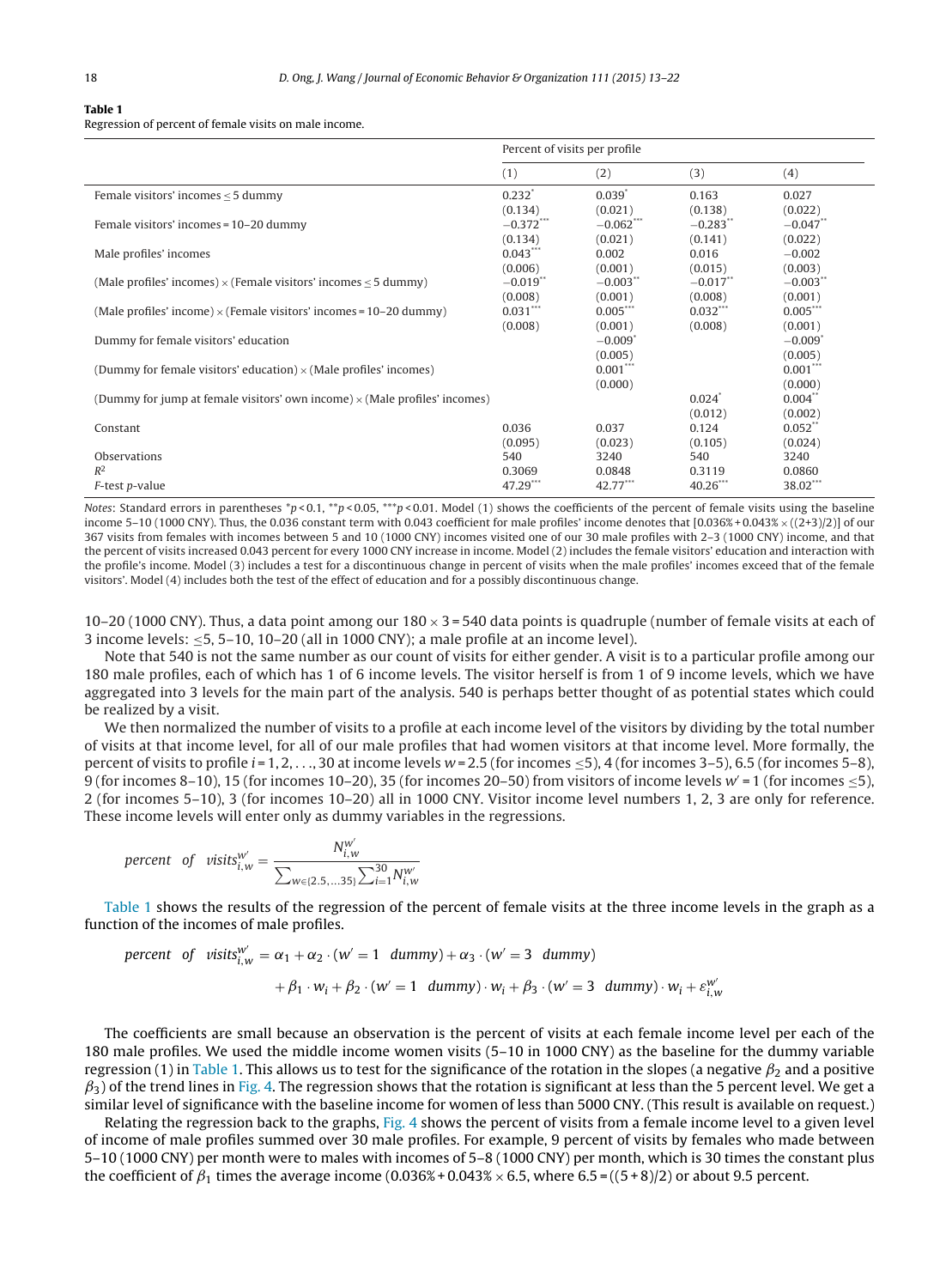In regression (2), we included the visitors' level of education (high school, vocational school, associate, college, masters, or Ph.D.) by representing it with a number from 1 (for the lowest) to 6 (for the highest). This is simpler than using years of education, which could be similar across different levels of education. Using actual years decreases the level of significance of most of the p-values by about 1 percent. Since there are 6 levels of education, there are now  $6 \times 540 = 3240$  data points/states. This number is greater than the visits we counted for either gender, so most of these data points will be zeros. That is why the coefficients in regressions (2) and (4) are so much smaller than regressions (1) and (3).

If women's preferences for men's incomes are increasing on the women's own incomes, then the slope of their rate of visits should also increase discontinuously as the men's incomes exceed their own incomes. We tested for the possibility of a discontinuous increase in the rate of visits. We assigned a dummy variable the value of 1 for each data point that was above the hypothesized jump and 0 otherwise. See the coefficients of "(Dummy for jump at female visitors' own income)  $\times$  (Male profiles' incomes)" in regression (3). The coefficient for the jump is significant at less than the 10 percent level, though the male profiles' incomes now become insignificant. This implies that women's visits to male profiles that are below their own incomes could be roughly constant while increasing only for those that are above their own.

One interesting quantitative result to take away from [Table](#page-5-0) 1 is the change in coefficients as a function of income. For example, in regression (1), the coefficient of male profiles' income is 0.043 for female visitors with incomes 5–10 (1000 CNY); for female visitors with income 10–20 (1000 CNY), the coefficient of male profiles' income is 0.043 + 0.031. The effect is even larger in regressions (2), (3) and (4). This implies that for higher income male profiles, the rate of increase in the percent of female visits almost doubles as female visitors' income doubles.

The rotation result is robust to disaggregation from three into more detailed levels of incomes shown in Fig. A8 in Appendix A. The negative coefficients of incomes below our baselines become insignificant. This could be due to a decrease in power from a decrease in data for each level of female visitors' incomes or from the more continuous changes in slopes between finer gradations of female visitors' incomes. However, the positive change in coefficients for female visitors with incomes higher than the baseline remains significant at less than the 5 percent level for incomes above 3–5 (1000 CNY). We get a weakening of significance when we use 5–8 (1000 CNY) as the baseline, but an increase in significance when the visitors' incomes are far enough below. We also tried including quadratic terms in these regressions to control for possible nonlinearities. However, none of their coefficients were significant. Since these findings are not essential to our results, we do not include them here, but will make them available on request.

#### 3.1. Inferring the income preferences of women

We have shown that for women of all income levels, (i) their levels of visits were increasing on the incomes of male profiles (ii) their rates of increase were increasing on the women's own income levels (iii) their visits jumped upward within each of the women's income levels, as the male profiles' incomes increased above that of their own.

We can now show under plausible conditions that points (i)–(iii) imply that women preferred higher income men and this preference was increasing on their own incomes with the following simple model.<sup>10</sup>

Suppose that for men of each type  $i \in \{L, M, H\}$ , where L, M and H stand, respectively, for low, medium and high incomes, there is a vector of probabilities ( $p_{iL}$ ,  $p_{iM}$ ,  $p_{iH}$ ) such that a man of type *i* accepts a match with a woman of type  $j \in \{L, M, H\}$ with probability  $p_{ii}$ . Let  $v_{ii}$  be the value of a type j woman in matching with a type i man. We assume that the cost of visiting c is constant. A woman of type j would only visit a male profile of type i' more than i if her expected value

 $U_{ij} = v_{ij} \cdot p_{ij} - c$  of visiting i' profile was higher than visiting i

$$
v_{i'j}\cdot p_{i'j}-c\geq v_{ij}\cdot p_{ij}-c
$$

If as in point (i), all types of women visit higher income men more than lower income men, then we can infer that women derive greater utility from dating higher income men, if the probability of getting a date with a higher income man is lower (or what is the same, require a higher cost to maintain the same probability)

 $p_{i'j} \leq p_{ij}$ 

This seems likely, if for no other reason than that higher income men are rarer. See Appendix B for the distribution of incomes for this website. Point (iii) further supports the surmise that women of all income levels prefer higher income men. Admittedly, our finding that the rates of women's visits are increasing on the women's own incomes noted in point (ii) can be explained by higher income women believing that it will be easier for them to get a date with higher income men than lower income women. However, indifference to women's incomes seems the most likely explanation for men's behavior given that their rates of visits are insignificantly different from constant across all income levels of women for all of their own income levels.

 $9$  Regressions (2) and (4) must be multiplied by 3240/540 = 6 to adjust for the larger number of possible data points/states in these regressions.

 $10$  This model is a simplified version of a standard search model applied to dating and marriage markets. See [Hitsch](#page-9-0) et [al.](#page-9-0) [\(2010b\)](#page-9-0) for a discussion.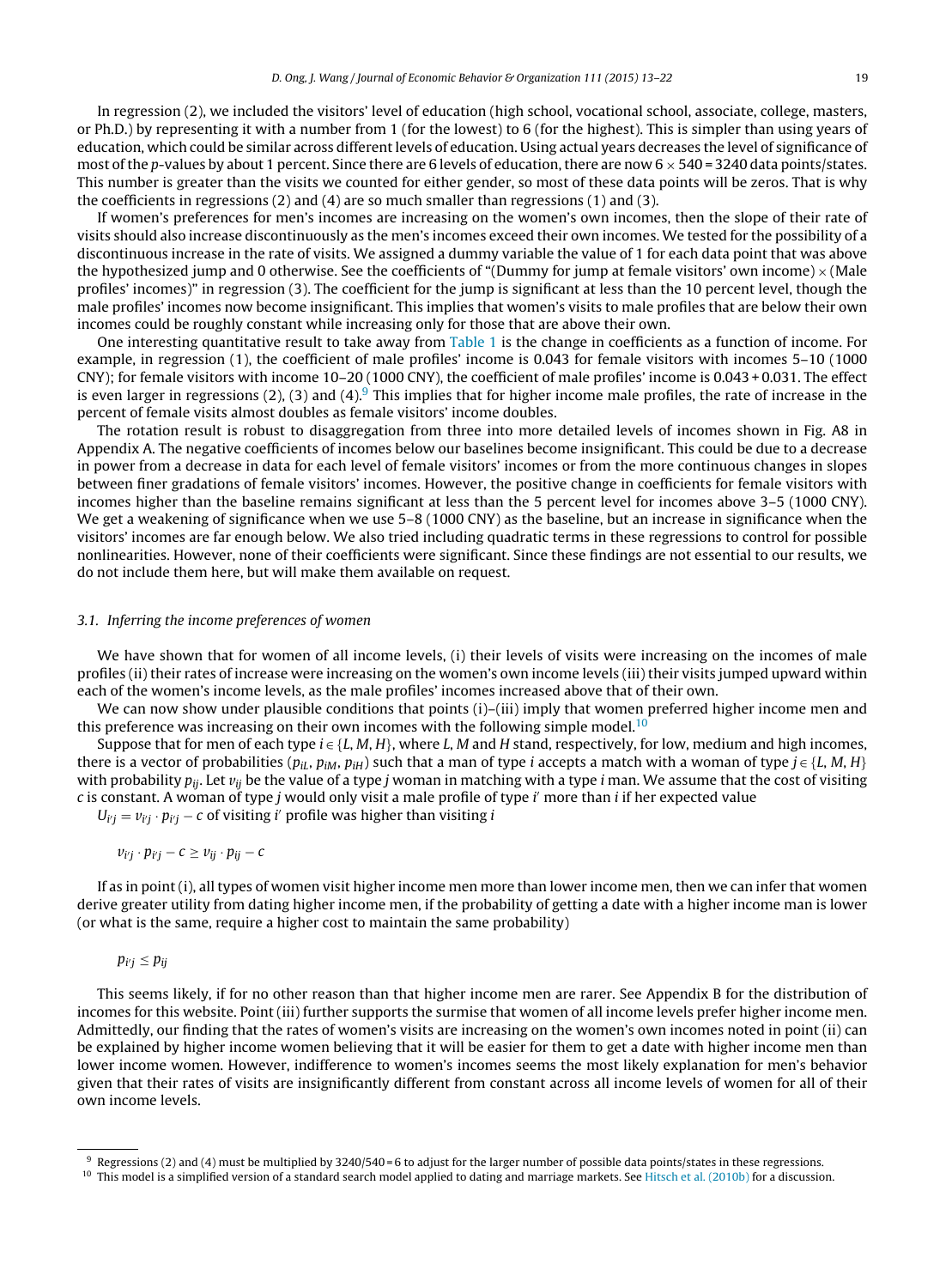#### 4. Discussion

Others have found that women's interest in men is increasing on the men's incomes. We note a few recent studies in the developing world. [Banerjee](#page-9-0) et [al.](#page-9-0) [\(2013\)](#page-9-0) is an empirical study which found that responders to personal advertisements for mates in Indian newspapers preferred candidates with higher incomes. [Dugar](#page-9-0) et [al.](#page-9-0) [\(2012\)](#page-9-0) randomly assigned incomes and castes to advertisements for potential grooms. They found that female responders to these advertisements (or their families) were willing to trade off between caste and income. [Lee](#page-9-0) [\(2009\)](#page-9-0) found with data from a Korean online dating website which actually tracks dates and marriages that both men and women preferred potential mates with higher incomes, based upon a sequence of dates and eventual marriages, when these occurred. Our contribution with respect to these studies is to identify gender differences in ex-ante preferences for mate income in China.

[Hitsch](#page-9-0) et [al.'s](#page-9-0) [\(2010b\)](#page-9-0) empirical study of mate preferences is probably closest to our study. They looked at empirical data on first contact emails, which required payments of membership fees. These were about 1/10 of all browses ("visits" here). They controlled for the confounding effect of physical attractiveness of the online profiles on the measured effect of user reported income by surveying 100 Chicago Business School students for the attractiveness of the profile pictures. They found that men as well as women preferred higher income mates. However, women's preferences for higher income men were stronger. Although [Hitsch](#page-9-0) et [al.](#page-9-0) [\(2010b\)](#page-9-0) found that income preferences largely depend on the absolute and not the relative level of a mate's income among American women, they noted a small but statistically significant relative income effect. Women were less likely to send first contact emails to men whose incomes were more than \$25,000 lower than their own incomes. They also found that although women stated no same-race preference in their online dating profiles, they exhibited such a preference in their choices.

Due to the fact that they could not randomly assign incomes, their results depend crucially upon the representativeness of Chicago Business School (CBS) students' ratings of the attractiveness for the population of online daters. But, it is possible and perhaps even likely that CBS students are more international, less white, and more intelligent than the population of the daters. To see how this might change their results, suppose that everyone's appearance is weakly increasing on their income, e.g., everyone looks better with better quality clothes. However, this effect could be weaker for those more accustomed to higher income peers. We observed that many women post professional photos of themselves in non-casual wear on these dating websites. While that may improve their appearance to everyone, it may not do so equally. Someone who looks wellgroomed to a lower-middle class person may look "pretentious" or "gussied-up" to someone of a more elite background, especially if the elite counter-signal ([Feltovich](#page-9-0) et [al.,](#page-9-0) [2002\)](#page-9-0) by dressing-down when in a non-professional setting. That would create a relatively negative effect (say, increasing with the square root of income) with respect to the online dating subjects (as opposed to linearly with income) for the positive effect of income. This relatively negative effect of a biased rating of physical attractiveness could lead to a significant positive coefficient for an income regressor.

Our contribution with respect to their result is to confirm the gender differences in preferences for absolute and relative mate income in China by ruling out these and other possible confounds from unobserved heterogeneity through randomization. We furthermore showed that this preference exhibits a deep consistency in the form of a discontinuous increase in women's visits for male profiles with higher incomes than themselves.

Our evidence that women prefer higher income men provides a preference basis for the finding that married men have higher income than unmarried men, and not because of the greater specialization that marriage might afford [\(Hersch](#page-9-0) [and](#page-9-0) [Stratton,](#page-9-0) [2000\).](#page-9-0) In fact, these men were on a higher income path than single men even before marriage ([Mincy](#page-9-0) et [al.,](#page-9-0) [2009\).](#page-9-0)

One way of explaining this income attraction on the part of women is if they anticipate lower labor market participation after marriage, for example, because of pregnancy [\(Angrist](#page-8-0) [and](#page-8-0) [Evans,](#page-8-0) [1998;](#page-8-0) [Lundberg](#page-8-0) [and](#page-8-0) [Rose,](#page-8-0) [2000;](#page-8-0) [Waldfogel,](#page-8-0) [1997\),](#page-8-0) and seek men whose incomes are sufficient to make up for the shortfall. Motherhood reduced women's hours worked by 45 percent, but there is no significant change in hours worked by fathers [\(Lundberg](#page-9-0) [and](#page-9-0) [Rose,](#page-9-0) [2000\).](#page-9-0) A self-insurance motivation on the part of women may help explain why women in the US gain roughly 55 percent in needs adjusted, total family income, regardless of whether they cohabit or marry, whereas men's remain unchanged [\(Light,](#page-9-0) [2004\).](#page-9-0) Marrying even higher income men may be a means for women to "opt out" of the labor market altogether ([Hersch,](#page-9-0) [2013\).](#page-9-0)

This motivation to maintain a constant standard of living after marriage and motherhood would explain our otherwise odd finding that women's marginal utility of mate income is increasing on their own incomes. This interpretation would also be consistent with [Becker's](#page-9-0) [\(1973\)](#page-9-0) theory of the family. Higher income women who anticipate a traditional homemaker role have more to give up in marriage and, thus, would demand more to compensate them for their loss. In contrast to the rest of the literature, which uses marriage data, we show that women's preference for men may anticipate their opportunity costs of family ex-ante to any interactions with their intended spouses.

Men's seeming indifference to women's incomes suggests that they might be "just looking", i.e., they derive utility from merely seeing photographs of women without any intention to date them. However, follow-up work ([Ong,](#page-9-0) [2013\)](#page-9-0) found on the same website that men of all heights prefer taller women (who, due to the large gender difference in height in China, are still shorter than the shortest men in our treatments), with taller men preferring taller women the most. The website's software focuses the profile pictures on faces. Hence, men have to look at the numerical height information beside the picture to get a good sense of the height of the women. We know from those results that men were looking for dates, and by comparison with the results reported here that women's incomes are not of primary concern.

It is important to emphasize that while we identify incentives that may influence dates, relationships and marriages, we cannot rule out other preferences or strategic interaction effects dominating these ex-ante preferences in ex-post outcomes.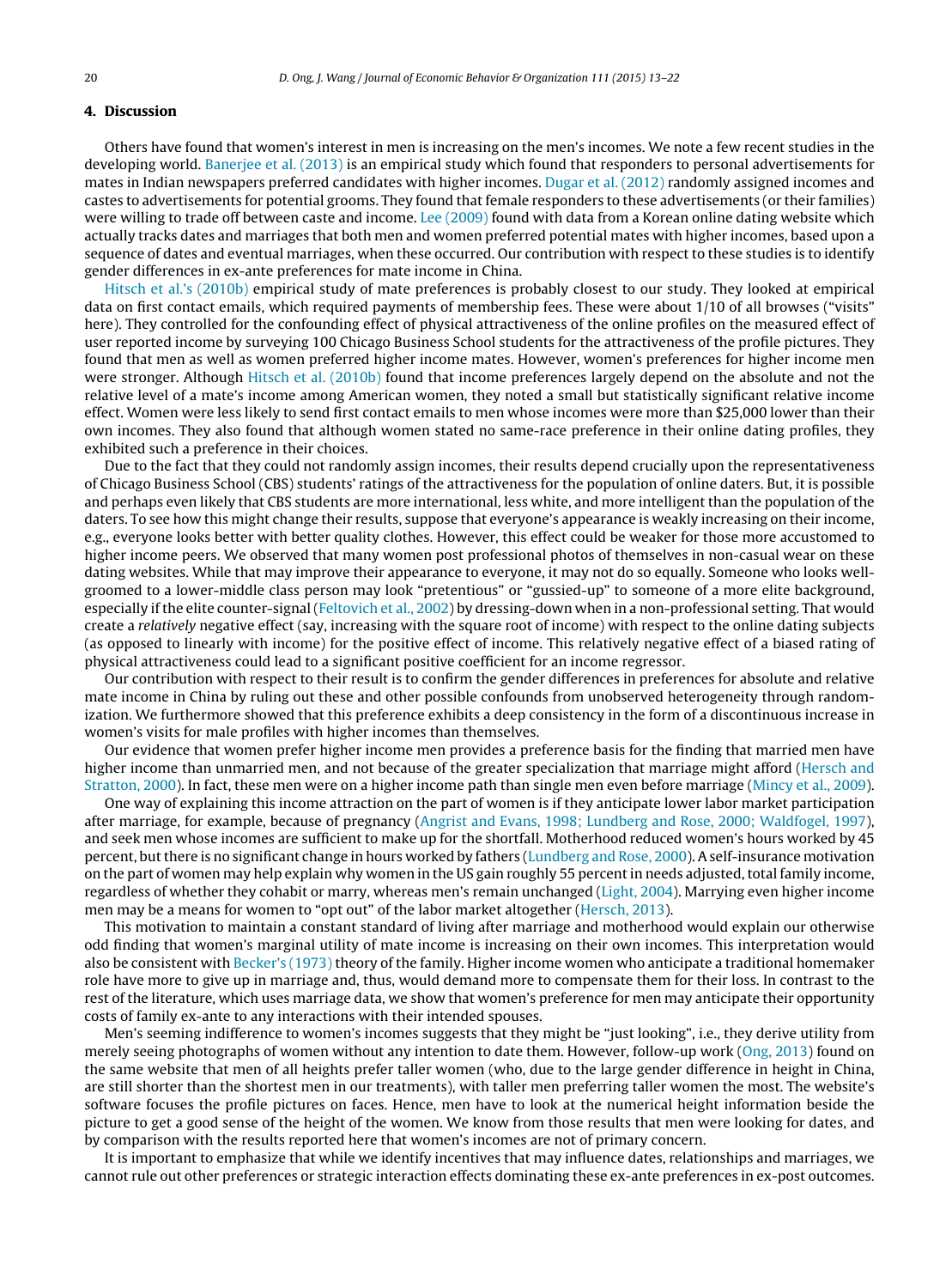<span id="page-8-0"></span>[Hitsch](#page-9-0) et [al.](#page-9-0) [\(2010a\)](#page-9-0) do however also compare the match characteristics from the online dating data in [Hitsch](#page-9-0) et [al.](#page-9-0) [\(2010b\)](#page-9-0) to actual marriage data. They found that preferences revealed in marriages were more intense than preferences revealed using first contact emails.

Our study suggests that women regard income as important when assessing the attractiveness of men. Our finding of women's attraction for higher income men is analogous to the findings of several other studies that have demonstrated attraction based on superficial physical features. For example, women revealed a preference for men who are taller than themselves in first contact emails in online dating data ([Hitsch](#page-9-0) et [al.,](#page-9-0) [2010b\)](#page-9-0) and for physically attractive men in speed dating experiments ([Kurzban](#page-9-0) [and](#page-9-0) [Weeden,](#page-9-0) [2007\).](#page-9-0) Womens' hypothesized preference for a thinner spouse could explain the longer hours of work ([Oreffice](#page-9-0) [and](#page-9-0) [Quintana-Domeque,](#page-9-0) [2012\)](#page-9-0) and higher wages of amore overweight spouse ([Chiappori](#page-9-0) et [al.,](#page-9-0) [2012\).](#page-9-0)

Asking people may seem like the obvious way to test for an income attraction. In fact, many studies beginning with [Buss](#page-9-0) [\(1989\)](#page-9-0) found that women reported a preference for higher income men, and that this preference seems to be increasing on their own economic prospects, in contrast to men, who reported no such a preference. However, the evidence supporting the accuracy of self-reported mate preferences in predicting dating choices is mixed at best([Eastwick](#page-9-0) [and](#page-9-0) [Finkel,](#page-9-0) [2008;](#page-9-0) [Eastwick](#page-9-0) et [al.,](#page-9-0) [2014;](#page-9-0) [Kurzban](#page-9-0) [and](#page-9-0) [Weeden,](#page-9-0) [2007\).](#page-9-0) Recall for example that [Hitsch](#page-9-0) et [al.](#page-9-0) [\(2010b\)](#page-9-0) found that although women stated no same-race preference in their online dating profiles, they exhibited such a preference in their choices. The influence of an income attraction could be pervasive, subconscious, and possibly embarrassing to acknowledge because of its implications of unromantic and possibly mercenary motives. However, the fact that the highest income male profiles received about 10 times more visits than the lowest, combined with the nearly proportional increase in visits for an increase in income, suggests that this income attraction on the part of women could play a nontrivial role in long term relationships.

Admittedly, it would be difficult to make quantitative claims about long term relationships based upon the gender differences in preferences for mate income that we have identified. However, our qualitative results would nonetheless be useful where a preference for income has already been identified as a factor for behavior in such relationships. For example, our results would suggest that women's preference could be relatively more important in explaining the decreased marriage rates, lower reported happiness, higher divorce rates for wives with higher incomes than their husbands found in [Bertrand](#page-9-0) et [al.](#page-9-0) [\(2013\).](#page-9-0) Their data allowed for either or both spouses' preferences to be a contributing factor to those marital outcomes. The relevance of women's income preferences in our experiments to spousal income patterns is further bolstered by the discontinuous increase in women's visits to male profiles, as the male profiles' incomes exceeded the women's own. Our finding that women's preference for potential mate's income is relative to their own incomes suggests a reference dependent basis for [Bertrand](#page-9-0) et [al.'s](#page-9-0) [\(2013\)](#page-9-0) finding that marriage rates decrease discontinuously when the wife's income exceeds 50 percent of the household's income.

Returning to the observed robust negative correlation between marital rates and gender differences in wages, there is a further though admittedly more speculative implication to our findings. The key factor in China's marriage market, which is hard to overestimate in its impact on matching behavior, is the increasing shortage of women as a consequence of decades of the "one-child" policy beginning in 1979. There is circumstantial evidence of greater competition for income among men in China due to the shortage of women. Provincial variations in skewed gender ratios predict higher savings in households with sons [\(Wei](#page-9-0) [and](#page-9-0) [Zhang,](#page-9-0) [2011a\),](#page-9-0) savings presumably to help the son buy a house and increase his chances in the marriage market. Those ratios also predict men's work hours in dangerous and risky jobs ([Wei](#page-9-0) [and](#page-9-0) [Zhang,](#page-9-0) [2011a\);](#page-9-0) level of entrepreneurship [\(Wei](#page-9-0) [and](#page-9-0) [Zhang,](#page-9-0) [2011b;](#page-9-0) [Yuan](#page-9-0) et [al.,](#page-9-0) [2012\);](#page-9-0) criminal activities [\(Edlund](#page-9-0) et [al.,](#page-9-0) [2013\);](#page-9-0) time spent on housework within households, as well as, women's participation in decision making ([Edlund](#page-9-0) et [al.,](#page-9-0) [2013\);](#page-9-0) and decreases in women's educational attainment, employment, professional employment, wage, and income [\(Edlund](#page-9-0) et [al.,](#page-9-0) [2013\).](#page-9-0)

The income attraction of women that we have found, combined with the shortage of women, could be one way of explaining these stylized facts. An asymmetric income attraction on the part of women should provide an extra incentive for men to acquire greater income. This extra incentive would be all the more acute in the context of the increasing shortage of women, which is precipitating a "marriage squeeze", the dramatic rise in the number of men who cannot find spouses in China ([Jiang](#page-9-0) et [al.,](#page-9-0) [2011\).](#page-9-0) The combined effect of an income attraction on the part of women and an increasing marriage squeeze could increase the vigor with which men compete for income on the job market, crowding out women when competing for the same jobs or promotions, and exacerbating the gender gap in wages. Lower wages for themselves in the context of higher wage potential husbands could increase the value of the marriage option for women in China. More marriages could then result because the effect of increased competition among males on the gender gap in wages is stronger than the numerical effect of fewer women to marry. Such an effect could contribute to an explanation of the curious, and apparently, unique simultaneous decrease in women's wages and increase in marriage rates observed in China.

#### Appendix A. Supplementary data

Supplementary data associated with this article can be found, in the online version, at  $http://dx.doi.org/10.1016/j.jebo.$ [2014.12.011](http://dx.doi.org/10.1016/j.jebo.2014.12.011).

#### References

Akerlof, G.A., Kranton, R.E., 2000. Economics and identity. Q. J. Econ. 115 (3), 715–753. Angrist, J.D., Evans, W.N., 1998. Children and their parents' labor supply: evidence from exogenous variation in family size. Am. Econ. Rev. 88 (3), 450–477.